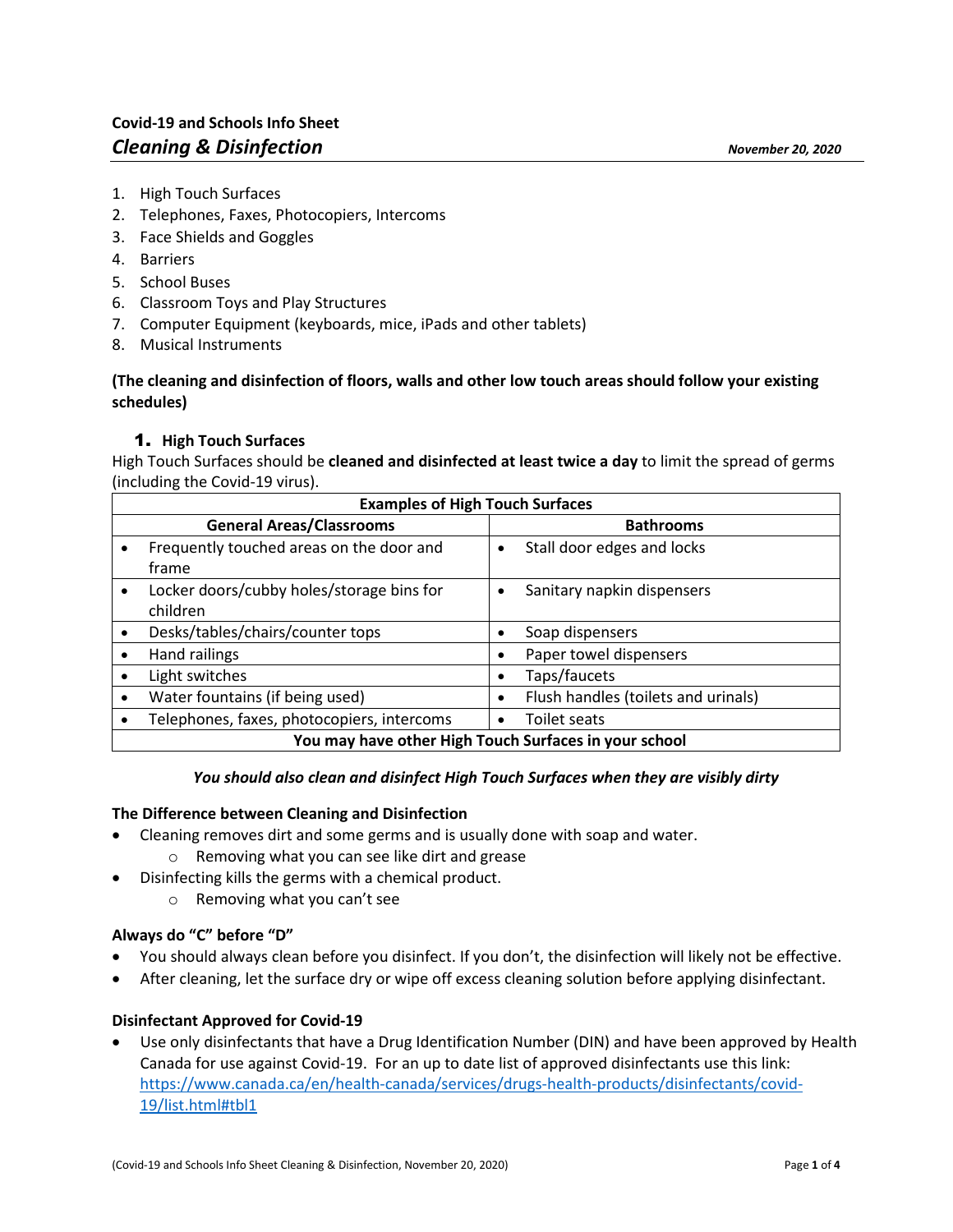- Make sure the disinfectant hasn't expired.
- Follow the manufacturer's directions on personal protective equipment and application.
	- o Additional information may be available on the disinfectant's Safety Data Sheet
- Any food contact surfaces, including water fountains/dispensing equipment, should be disinfected with a product safe for food surfaces or immediately rinsed following disinfection.
- If the surfaces appear clean there are Health Canada approved products that can clean and disinfect in one step.
- Never mix chemicals products together. For example mixing an ammonia-based cleaner with a chlorine bleach-based disinfectant can produce harmful if not deadly gas.
- Do not use aerosol cans of disinfectant as the force of spray may push germs into the air.

#### **Application of Disinfectant**

- Read and follow manufacturer's instructions to:
	- o properly prepare solution;
	- $\circ$  allow adequate contact time for disinfectant to kill germs (see product label)—if the contact time is two minutes, then the surface has to be visibly wet with the disinfectant for at least two minutes for it to kill germs;
	- $\circ$  Only wipe or rinse off the disinfectant when the contact time is met;
	- $\circ$  If the disinfectant is food safe, wiping and rinsing is not required;
	- o wear gloves when handling cleaning products including wipes; and,
	- o wear any other personal protective equipment recommended by the manufacturer

It might be tempting to mix cleaning products to make sure your facility is germ-free, but don't. Mixing some cleaners and disinfectants (like chlorine bleach and ammonia) can be harmful, even deadly. Others can irritate your eyes, nose, or throat and cause breathing problems.

### 2. **Telephones, faxes, photocopiers, intercoms**

- Students should not be allowed to use these pieces of equipment.
- If staff share this equipment, any touch pads and handsets should be cleaned and disinfected after each use.
- For cleaning and disinfection instructions see "5. Computer Equipment (keyboards, mice, iPads and other tablets)

### 3. **Face Shields and Goggles**

- Face shields should be cleaned following manufacturer's instructions.
- If no cleaning instructions are available, at least once a day:
	- $\circ$  While wearing disposable gloves, carefully wipe the inside, followed by the outside of the face shield or goggles using a clean cloth saturated with detergent solution or cleaner wipe.
	- $\circ$  Carefully wipe the inside and then the outside of the face shield or goggles using a wipe or clean cloth saturated with a Health Canada approved disinfectant solution.
	- $\circ$  Once the contact time has been met, you can, if needed, rinse with clean water to remove residue.
	- o Allow to air dry or dry with clean absorbent towels.
	- o Remove disposable gloves, discard and perform hand hygiene.
	- o Store eye protection in a clean spot.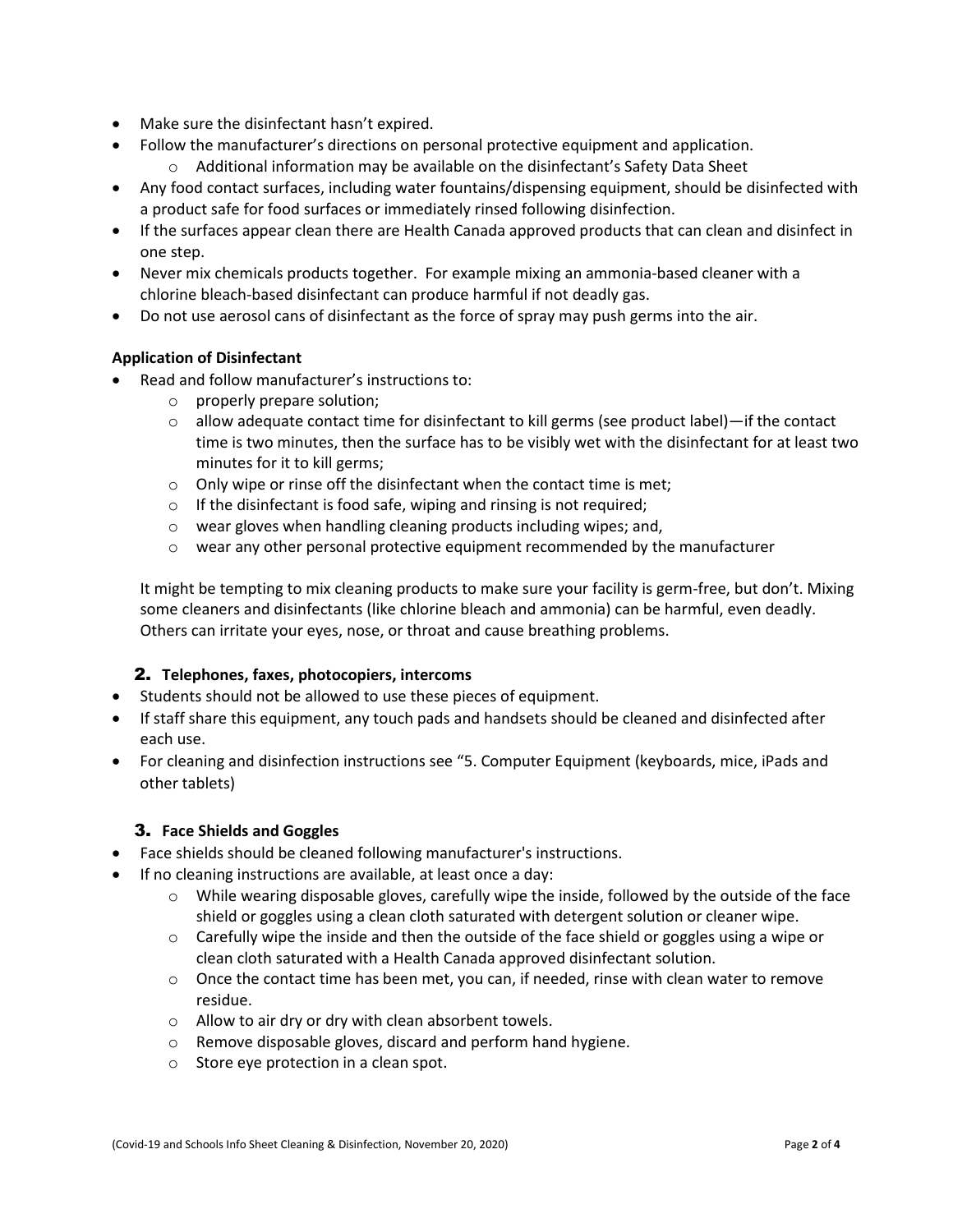# 4. **Barriers**

- Barriers should be cleaned following manufacturer's instructions.
- If no cleaning instructions are available, at least once a day:
	- $\circ$  While wearing disposable gloves, carefully wipe the inside, followed by the outside of the barrier using a clean cloth saturated with detergent solution or cleaner wipe.
	- $\circ$  Carefully wipe the outside and inside of the barrier using a wipe or clean cloth saturated with a Health Canada approved disinfectant solution.
	- $\circ$  Once contact time has been met, wipe the outside of the face barrier with clean water or alcohol to remove residue.
	- o Allow to air dry or dry with clean absorbent towels.
	- o Remove disposable gloves, discard and perform hand hygiene.

## 5. **School Buses**

- See "Frequently Touched Surfaces" above for general requirements for cleaning and disinfection.
- The frequently touched surfaces on a school bus are: handrails, seats and the area on and around the bottom of the windows.
- These areas should be cleaned and disinfected after each run.
- The steering wheel, seat and instruments panel used by the driver, only requires cleaning and disinfection, when a different driver takes command of the bus.
- All other areas of the bus should be cleaned and disinfected as per normal operations.

## 6. **Classroom Toys & Play Structures**

- See "Frequently Touched Surfaces" above for general requirements for cleaning and disinfection.
- With the increase in cleaning and disinfection requirements it's recommended you decrease the number of toys available to children.
- All items (bedding, toys, etc.) used by children that day should be removed from the play area and disinfected, or disinfected in place.
- Indoor shared spaces and structures that cannot be cleaned and disinfected between groups should not be used.
- If play structures are to be used by more than one group, the structures can only be used by one group at a time and must be cleaned and disinfected before and after use by each group.

### 7. **Computer Equipment (keyboards, mice, iPads and other tablets)**

- Check with the manufacturer for cleaning and disinfecting guidelines.
	- o For example:
		- Apple:<https://support.apple.com/en-ca/HT204172>
		- HP:<http://h10032.www1.hp.com/ctg/Manual/c06593291>
		- Dell: [https://www.dell.com/support/article/en-ca/sln308919/guidance-for-keeping](https://www.dell.com/support/article/en-ca/sln308919/guidance-for-keeping-your-dell-technologies-equipment-clean?lang=en)[your-dell-technologies-equipment-clean?lang=en](https://www.dell.com/support/article/en-ca/sln308919/guidance-for-keeping-your-dell-technologies-equipment-clean?lang=en)
- If no advice is available, you should consider using commercially available wipes with 70% Isopropyl Alcohol or using disposable wipe cloths, moistened with bottled 70% Isopropyl Alcohol, which is widely available in grocery stores and other locations. Whichever product you are using, it should have a DIN or NPN (Natural Product Number) which means it's approved by Health Canada.
- Do not dilute the 70% Isopropyl Alcohol before use.
- Surfaces to be cleaned and disinfected between each user are: keyboard, mouse, and touchscreen.
- Disinfecting with Isopropyl Alcohol: